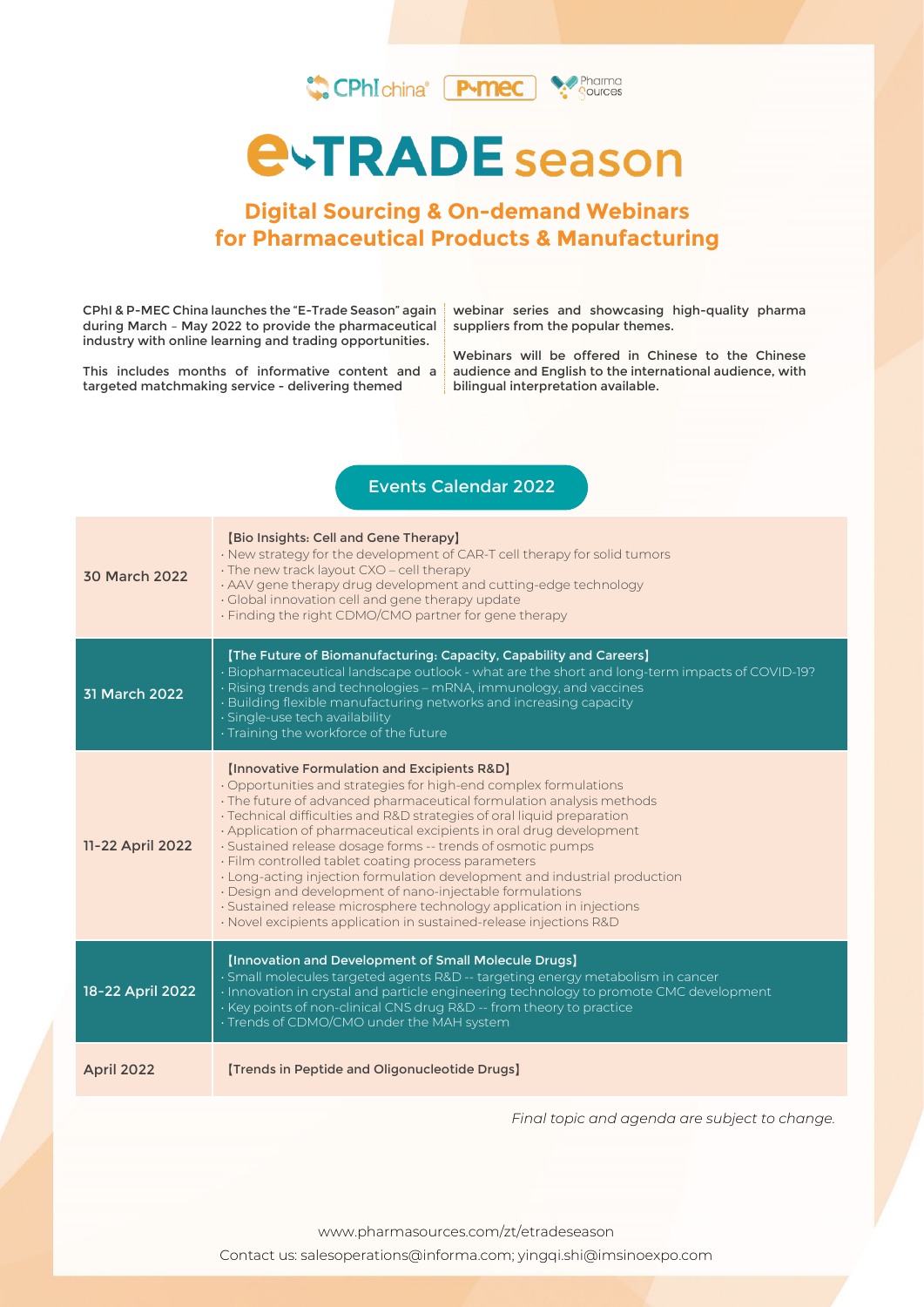

### **Sponsorship Opportunities**

Position yourself as a thought leader on a specific topic in the Pharma sector and generate high-quality leads.



#### Packages

# **Customized Webinar Package USD 8,800**

#### **No time to create your own expert content? We can Help!**

| <b>Thought Leadership</b>                                                                                                                                                       | <b>Brand Awareness</b>                                                                                                                                                                                                |  |
|---------------------------------------------------------------------------------------------------------------------------------------------------------------------------------|-----------------------------------------------------------------------------------------------------------------------------------------------------------------------------------------------------------------------|--|
| 1 pre-recorded webinar session (30-<br>45mins) nominating your expert to be<br>involved.<br>Forich the webinar content with 1 or 2<br>invited guest speakers by our editorials. | Product exposure on event page for<br>$\bullet$<br>more than I month.<br>Company logo inclusion in all related<br>$\bullet$<br>promotional materials<br>Welcome video or introduction<br>promotion during the webinar |  |
|                                                                                                                                                                                 |                                                                                                                                                                                                                       |  |
| <b>Lead Generation</b>                                                                                                                                                          | <b>Marketing Promotion</b>                                                                                                                                                                                            |  |

www.pharmasources.com/zt/etradeseason Contact us: salesoperations@informa.com; yingqi.shi@imsinoexpo.com

Information Classification: General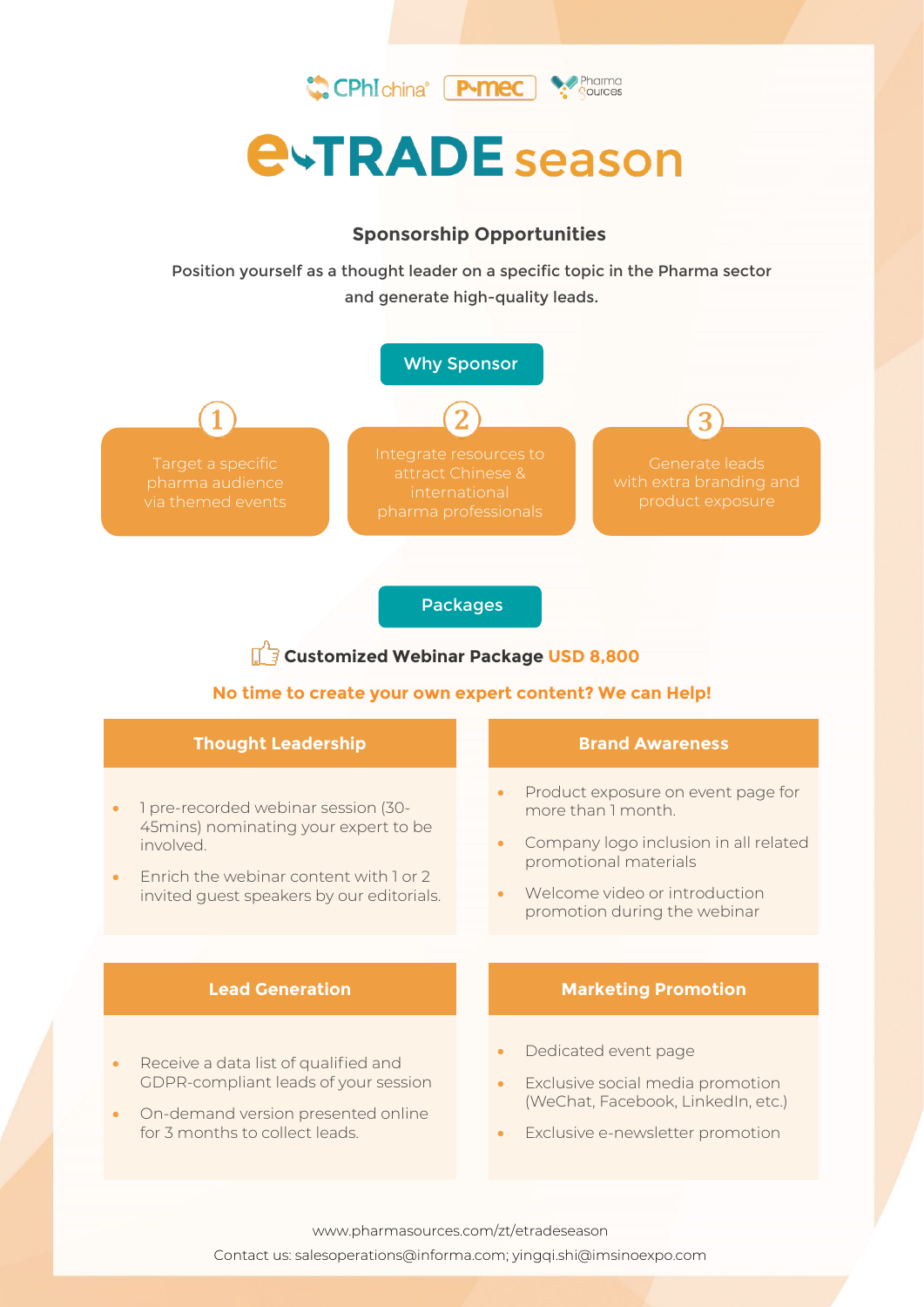





### **Want to find the good channels to promote your content? We can help!**

- 1 pre-recorded webinar session (30-45 mins)
- All registrants' data of qualified and GDPR-compliant leads
- Company logo inclusion in all related promotional materials
- Dedicate event promotion including event page, 1 social media and 2 e-newsletter

*Bilingual interpretation service is available for an extra rate of \$650/hour.*



# **Matchmaking Package USD 5,666**

### **Want to find Chinese clients for your products and service? We can Help!**

• Dedicated customer service to help match 3 local Chinese clients as per your specific requirement in 4 weeks. (For pharma API products only.)

- Dedicated customer service will arrange 1-to-1 video meeting. (20mins/meeting)
- Digital Showroom & exposure online: including product displays to get extra online

#### trade offer (4 weeks)

Information Classification: General

- 1 top banner on CPhI China Chinese B2B portal (2 weeks)
- E-newsletter and WeChat promotion
- English & Chinese translation service
- Company logo exposure on all promotional material

www.pharmasources.com/zt/etradeseason Contact us: salesoperations@informa.com; yingqi.shi@imsinoexpo.com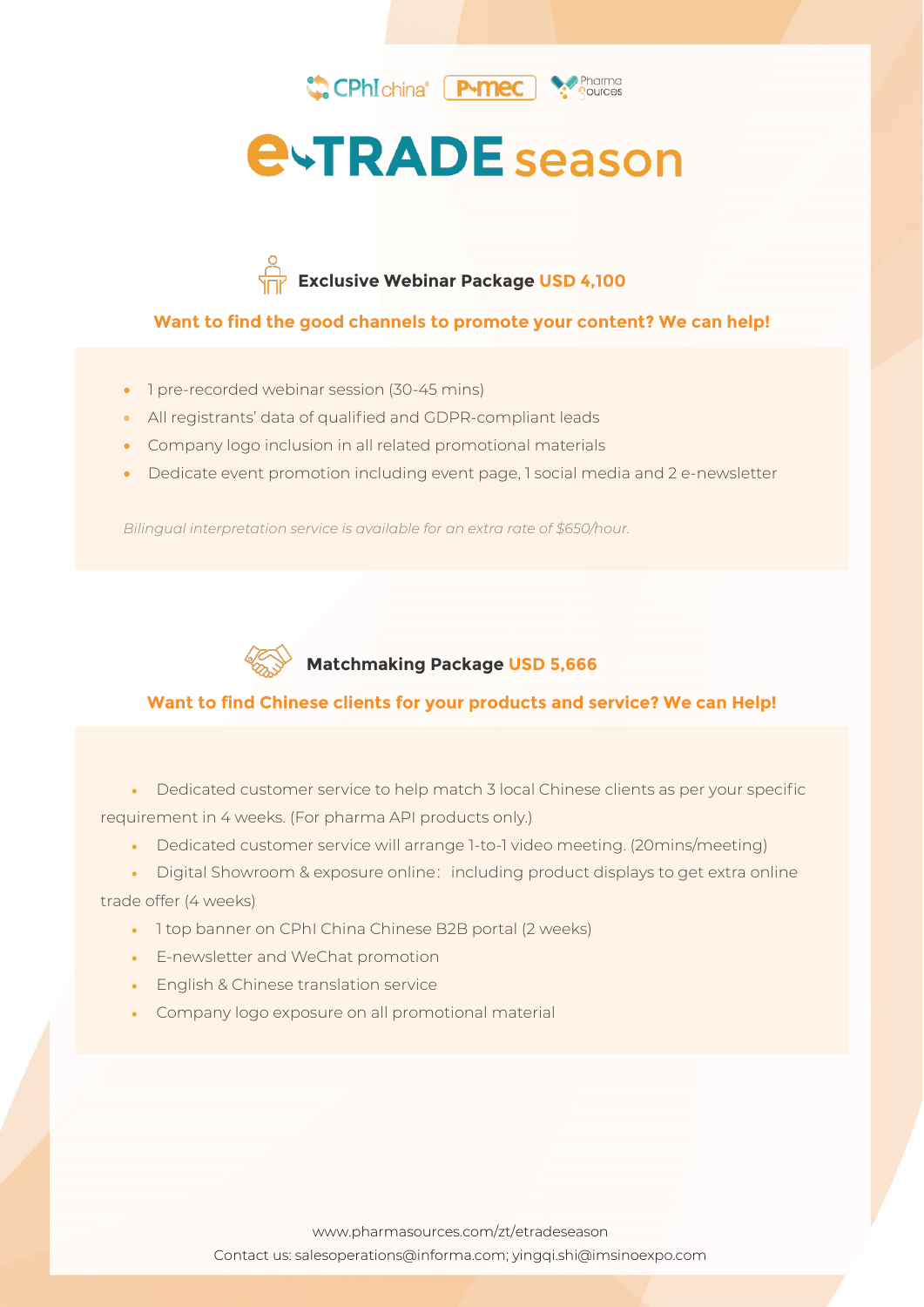

**Post Report 2021**

# **Digital Sourcing & On-demand Webinars for Pharmaceutical Products & Manufacturing**

CPhI & P-MEC China launched "E-Trade Season" during March - June 2021 to provide the pharmaceutical industry with online learning and trading opportunities. This includes months of informative content and a targeted matchmaking service - delivering over 8 themed webinar series and showcasing quality pharma suppliers from 4 popular themes.